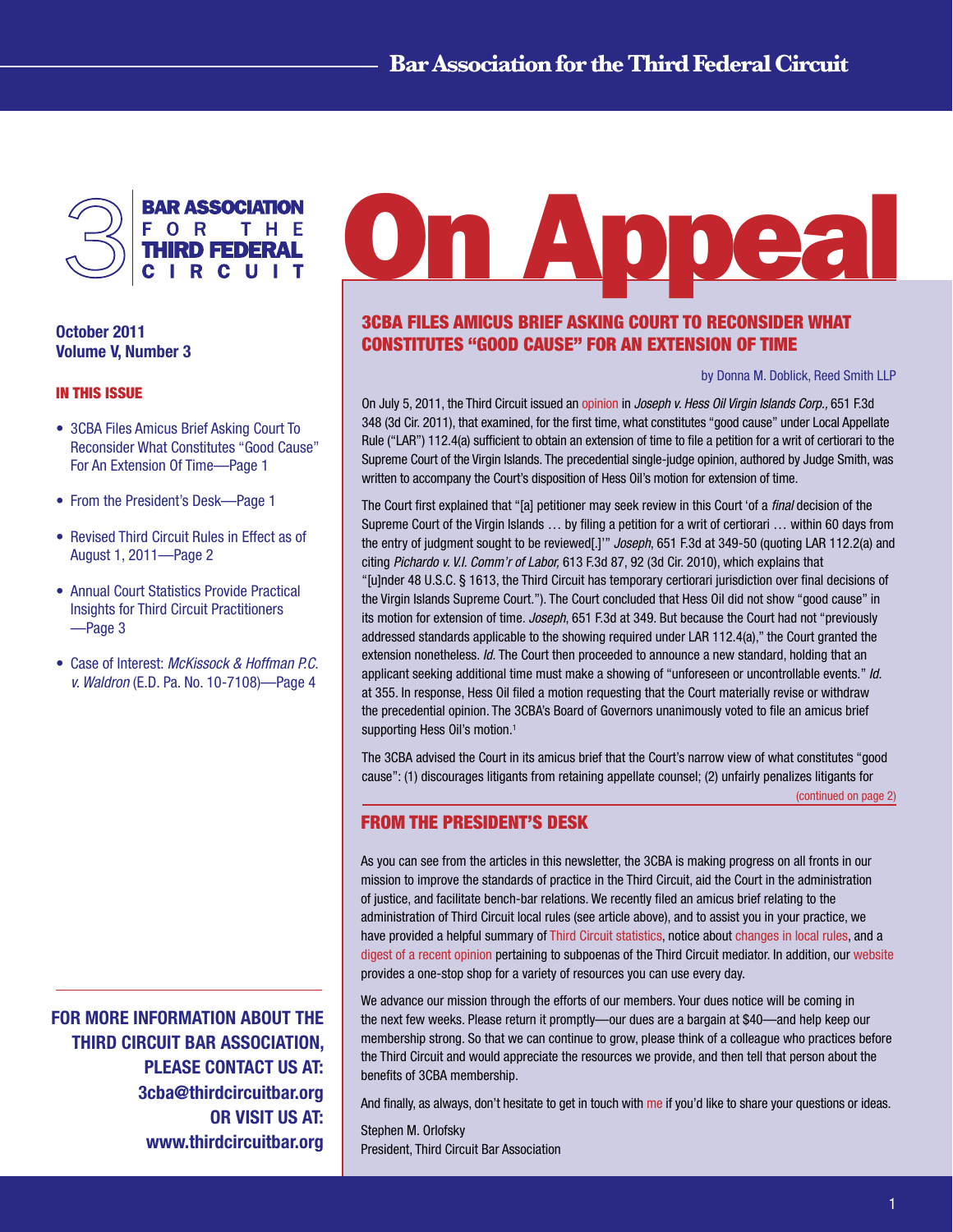

# <span id="page-1-0"></span>3CBA Files Amicus Brief…—continued from page 1

their lawyers' competing professional obligations; and (3) is inconsistent with the Supreme Court rule upon which LAR 112.4(a) was modeled. The 3CBA submitted that the Court should adopt rules that encourage litigants to engage experienced appellate lawyers. Under the Court's holding in *Joseph*, however, a litigant seeking certiorari review that wishes to retain a lawyer specializing in federal appellate litigation will be faced with the Court's disinclination to extend deadlines and lawyers' competing obligations to other clients. This could mean that the litigant's appellate lawyer of choice very well may lack sufficient time to fully review the record and formulate the legal issues that may persuade the Court to grant discretionary certiorari review which, in turn, may dissuade the litigant from retaining appellate counsel.

Conversely, a construction of the "good cause" standard in LAR 112.4(a) that facilitates the retention of appellate counsel at the petition stage would not only benefit litigants, but the Court as well. Seasoned federal appellate practitioners who are well-versed in the Court's jurisprudence often are able to focus and limit the issues presented in a petition for writ of certiorari to only those very few issues that meet the Court's stringent standards for discretionary writ relief. If given an appropriate amount of time for review and study, a seasoned appellate litigator might advise the client to forego filing a petition for a writ of certiorari that lacks merit. And if the Court were to issue the writ, the presence of appellate counsel before this Court could improve the quality of the presentation of the issues on the merits, thereby further assisting the Court.

The 3CBA's amicus brief explained that whether a litigant retains new appellate counsel or proceeds on appeal exclusively with its trial counsel, the factual premise of the Court's opinion — that a lawyer's competing professional obligations are neither "unforeseen" nor "uncontrollable" — is still flawed. In a very real sense, the 3CBA reminded the Court, lawyers simply do not control their workload at any given point in time. To the contrary, courts unpredictably issue opinions and orders that trigger relatively short (and, frequently, jurisdictional and therefore non-negotiable) deadlines for filing notices of appeal, petitions for rehearing, new trial motions, motions for judgment as a matter of law, and the like—these

cannot fairly be said to be within the control of either the lawyer or her client. The 3CBA took the position that it is neither fair nor reasonable for the Court to penalize a client for its lawyer's need to juggle multiple competing deadlines in order to serve multiple clients by deeming those types of events insufficient to constitute "good cause" for extending a deadline.

Although the Court recognized (correctly) that LAR 112.4(a) was modeled after U.S. Supreme Court Rule 13(5), it appended an "unforeseen and uncontrollable events" standard of what constitutes "good cause" that rested primarily upon four published opinions in which Justice Scalia applied Rule 13(5) very narrowly. The 3CBA agreed with Hess Oil that Justice Scalia's opinions in this regard do not represent the prevailing view of what constitutes "good cause" for seeking an extension of time to file a petition for writ of certiorari in the Supreme Court. Rather, as the amicus brief pointed out, it is the experience of members of the 3CBA's Board of Governors that extensions of thirty to sixty days are regularly and routinely granted by individual Circuit Justices.

On September 12, 2011, the Third Circuit granted the 3CBA's motion for leave to file its amicus brief. The parties and the 3CBA await the Court's ruling on Hess Oil's motion.

Appellate lawyers (and members of the 3CBA's Board of Governors) Donna Doblick and Jim Martin from Reed Smith wrote the amicus brief on the 3CBA's behalf, with 3CBA President Stephen Orlofsky appearing Of Counsel. Steve commented on the filing: "The 3CBA is pleased to have drawn on the experience of our practitioners in drafting this amicus brief. The brief directly advances our goals of developing improved rules of practice and facilitating bench-bar relations. We are gratified that the Third Circuit has accepted our amicus brief for filing, and we hope that the Court's decision will implement a fair and workable standard for 'good cause' in extensions of time for petitions for writ of certiorari to the Supreme Court of the Virgin Islands."

# Revised Third Circuit Rules in Effect as of August 1, 2011

#### By Peter Goldberger, Law Office of Peter **Goldberger**

The Third Circuit has published on its website a revised set of the Local Appellate Rules, effective August 2, 2011. This edition reflects several relatively minor amendments published for comment in May, as modified after the receipt of public comments, including several from the 3CBA. The complete rules, as revised, are available [here.](http://www.ca3.uscourts.gov/2011_LAR_Final.pdf)

Notable changes include a revision to the number of briefs for which printing costs can be taxed. The LAR had previously allowed taxation of the costs of printing two copies of the brief for each party; the Court had proposed that costs for printing only be taxable where a party was not served electronically. At the suggestion of the Association, based on our description of actual practice, the Court will now allow taxation of the costs of printing two copies of the brief for the prevailing party plus one for each other party separately represented. Similarly, contrary to the revision as initially proposed, the Court will continue to allow taxation of the costs of printing a copy of the appendix for each party, provided that a paper copy was actually served on the other parties.

In addition, the Court accepted the 3CBA's comment on a proposed revision to the rule on student practice, LAR 46.3, and will not require that students be enrolled in a clinical program for a full year in order to be allowed to appear under supervision before the Circuit. Law school clinical faculty concurred in our comments, assuring the Court that the schools could take responsibility for ensuring continuity and availability of student representation, without making the rule unduly restrictive. At our suggestion, the scope of potential supervised student representation was expanded in the revised rule from prisoner cases to any civil or administrative case with an indigent party needing counsel.

As has been true each time the Court has revised its rules since the founding of the 3CBA, our comments appear to have been well received and largely accepted in the final version of the revision.

<sup>1</sup> Hess Oil's appellate attorney, Peter Goldberger, is a member of the 3CBA's Board of Governors. Mr. Goldberger did not participate in the deliberations or vote regarding the filing of the amicus brief.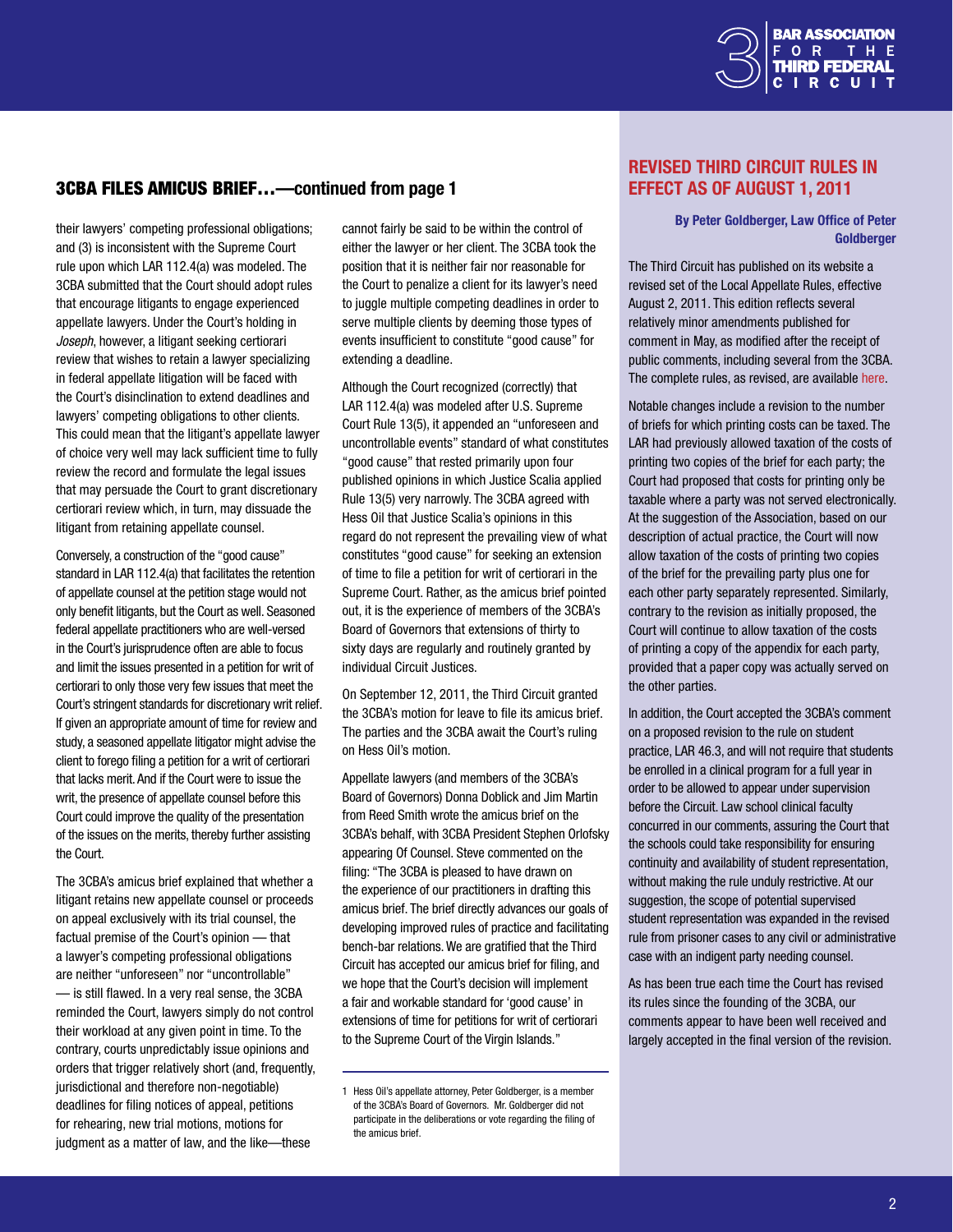

# <span id="page-2-0"></span>Annual Court Statistics Provide Practical Insights for Third Circuit Practitioners

by Donna M. Doblick, Reed Smith LLP

The Administrative Office of the U.S. Courts has released its annual report on the Judicial Business of the United States Courts (available [here\)](http://www.uscourts.gov/Statistics/JudicialBusiness/JudicialBusiness2010.aspx). These reports contain a treasure trove of useful information that will help you answer questions clients frequently ask about proceedings in the federal courts of appeals. This article recaps some salient statistics regarding appeals in the Third Circuit for the twelve-month period ending September 30, 2010.

The Court's Caseload. As shown in the graph, top right, the Third Circuit's caseload has increased 13.5% between 2000 (3,482 cases initiated) and 2010 (3,951 cases initiated).

Once you realize how very busy the Court is, you may better appreciate the oft-heard advice that appellate lawyers should: keep their briefs as brief as possible; use plain, easy-to-understand English; and ensure that the joint appendix puts the most pertinent information at the fingertips of the judges and their law clerks.

As depicted in the pie chart to the right, nonprisoner private civil litigation made up (only) 28% of the Court's caseload in 2010. Criminal appeals made up another 18% of the Court's caseload.

Will The Court Hear Oral Argument? There has been a noticeable uptick in the percentage of cases the Third Circuit decides "on the briefs" (without hearing oral argument). As reflected below, in 2010, the Court decided more than 86% of all cases without the benefit of oral argument. This is markedly higher than the average for all courts of appeals (73.6%).

| 12-Month Period<br>Endina            | <b>Decided After Oral</b><br>Argument | <b>Decided After</b><br>Submission On<br><b>Briefs</b> |
|--------------------------------------|---------------------------------------|--------------------------------------------------------|
| 9/30/10                              | 13.9%                                 | 86.1%                                                  |
| 9/30/09                              | 15.8%                                 | 84.2%                                                  |
| 9/30/08                              | 16.9%                                 | 83.1%                                                  |
| 9/30/07                              | 15.9%                                 | 84.1%                                                  |
| 9/30/10 (Average<br>Of All Circuits) | 26.4%                                 | 73.6%                                                  |

Source: Table S-1.

These statistics do not, however, paint a wholly accurate picture of the likelihood that you will get oral argument, for two primary reasons. *First*, these statistics do not identify cases in which





the litigants affirmatively *waived* oral argument. *Second*, they do not identify the *types* of cases the Court tends to decide without oral argument. In my experience, the Third Circuit remains quite likely to hear oral argument in counseled (non-pro se) civil and criminal appeals that raise non-frivolous arguments.

Will The Court Issue A Precedential Opinion?

The Third Circuit continues to be one of the most prolific issuers of "unpublished" opinions. In 2010, it designated 89.8% of opinions issued in cases that were terminated on the merits as "unpublished" opinions. No other Circuit issued more unpublished opinions (on a percentage basis) in 2010 (and compare the Third Circuit's figures to the nationwide average of 84.0%). Circuits that

issued far fewer unpublished opinions in 2010 included the First Circuit (62.3%), the Second Circuit (65.1%), and the Seventh Circuit (59.8%). Source: Table S-3. Although courts no longer may forbid litigants from citing to unpublished opinions in their briefs (Fed. R. App. P. 32.1), unpublished opinions have no precedential value.

When Can We Expect To Receive A Ruling? On average, as shown below, in civil (non-prisoner) appeals it takes approximately one year from the time you file your notice of appeal to receive a ruling on the merits from the Third Circuit. Clients also may be interested in knowing that, on average, the Court issues rulings in civil cases 3.3 months after hearing oral argument. This pace is consistent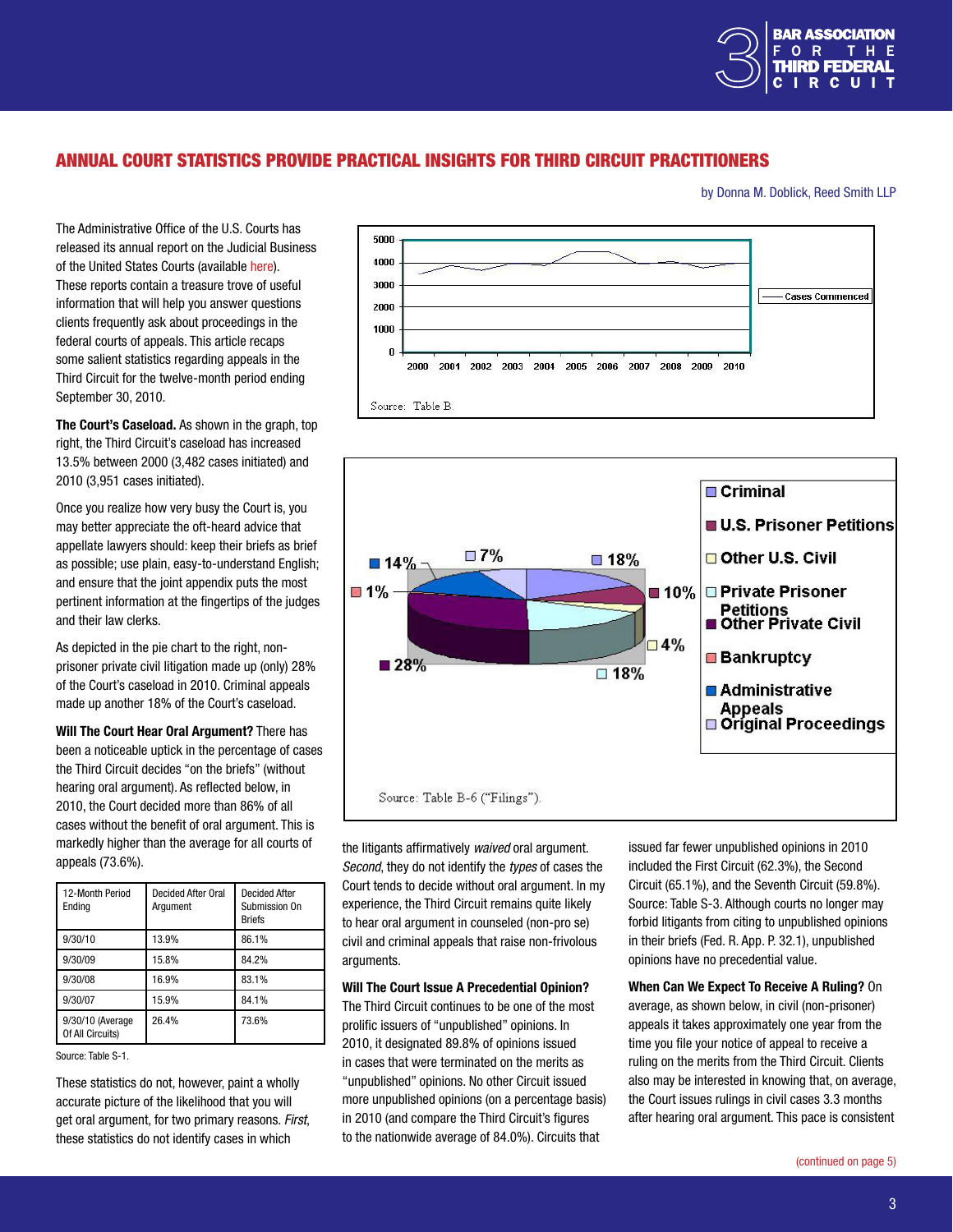

## <span id="page-3-0"></span>Case of Interest: *McKissock & Hoffman P.C. v. Waldron* (E.D. Pa. No. 10-7108)

#### By Thomas S. Jones and Anderson T. Bailey, Jones Day

Adopting "a broad interpretation of 'the courts' that includes the entire judicial branch," a recent [decision](http://www.paed.uscourts.gov/documents/opinions/11D0856P.pdf) from the United States District Court of the Eastern District of Pennsylvania held that actions of court staff are not subject to review under the Administrative Procedures Act ("APA"). *McKissock & Hoffman P.C. v. Waldron,* No. 10-7108, 2011 WL 3438333, at \*5-7 (E.D. Pa. Aug. 5, 2011). In so holding, the court determined that decisions and actions of court personnel employed by the Administrative Office of the United States Courts ("AOUSC") could not be challenged under the federal APA, 5 U.S.C. §§ 701 *et. seq.* 

The *McKissock* case grew out of earlier litigation in which Polymer Dynamics, Inc. ("Polymer") sought hundreds of millions of dollars in damages from Bayer Corporation ("Bayer") for breach of contract, negligent misrepresentation, and fraud. McKissock & Hoffman, PC, represented Polymer at the trial on those claims, which resulted in a partial jury verdict and an award of slightly more than \$12.5 million. *See Polymer Dynamics, Inc. v. Bayer Corp.,* No. 99-4040, 2007 WL 2343796 (E.D. Pa. Aug. 10, 2007).

Both parties appealed to the Third Circuit and unsuccessfully appeared before Chief Circuit Mediator Joseph Torregrossa to explore settlement. *McKissock & Hoffman,* 2011 WL 3438333, at \*1. Following the failed mediation, the Third Circuit affirmed the damages award in relevant part. *See Polymer Dynamics, Inc. v. Bayer Corp.,* 341 F. App'x 771, 772 (3d Cir. 2009). Claiming that Mr. Torregrossa had conveyed an offer from Bayer to settle the case for \$25 million, Polymer then filed a malpractice claim against *McKissock & Hoffman* for failing to advise Polymer to accept the purported offer. McKissock & Hoffman, 2011 WL 3438333, at \*1. The law firm denied that the offer was ever made. *Id.*

The firm served a subpoena seeking to depose Mr. Torregrossa. A particular set of regulations covers responses to subpoenas of the federal judiciary, and those regulations conferred on the Third Circuit Clerk of Courts, Marcia Waldron, the authority to permit or disallow any response to McKissock & Hoffman's subpoena. *See* Sections 7 and 8, Testimony of Judiciary Personnel and Production of Judiciary Records in Legal Proceedings.<sup>1</sup> On November 5, 2010, Ms. Waldron denied the request to depose Mr.

Torregrossa, citing, *inter alia,* the confidentiality of the mediation and sovereign immunity. *McKissock & Hoffman,* 2011 WL 3438333, at \*1. McKissock & Hoffman then sued Ms. Waldron in her official capacity, the AOUSC, which it alleged enforces the regulations at issue, and AOUSC director James C. Duff. The firm claimed that Ms. Waldron's decision was an arbitrary and capricious agency action within the meaning of the APA, and that the AOUSC lacked the authority to promulgate the subpoena regulations. *Id.*

The court, through Judge Mary McLaughlin, dismissed the case for lack of subject matter jurisdiction, noting that although the APA creates a cause of action for anyone "'aggrieved by agency action,'" the statute specifically excludes "'the courts of the United States'" from the definition of "agency." *Id.* at \*2 (citing 5 U.S.C. § 701(b)(1) (B)). Based on both the APA's legislative history and case law from other jurisdictions, the court applied "a broad interpretation of 'the courts' that includes the entire judicial branch" within the statute's exemption. *Id.* Here, "the AOUSC is supervised by judges and its activities are interwoven with those of the judiciary." *Id.* Moreover, Ms. Waldron "is the Clerk of the United States Court of Appeals for the Third Circuit and her decision related directly to a case that was pending before the Court. [She] is bound by Third Circuit Rules and reports to the Judges of that Court." *Id.* at \*3. All three defendants therefore fell within the APA's broad definition of "courts," and their decisions were not reviewable under that statute. *Id.* at \*2-3.

The court also rejected McKissock & Hoffman's argument that the adoption of subpoena regulations opened both the AOUSC and Ms. Waldron to judicial review notwithstanding the terms of the APA. In fact, the court held, those regulations were promulgated by the Judicial Conference, "a policymaking body composed of federal judges [that] acts as an auxiliary of the courts [and] is not an agency." *Id.* at \*3. Further, the Judicial Conference has the statutory authority to make rules that bind judicial officers and their staff. *Id.* (citing 28 U.S.C. § 331). The court thus was "not persuaded that, in abiding by the Judicial Conference's regulations for responding to subpoenas," a judge or court staff would be subject to the APA. *Id.*

The decision—which was not appealed—notably insulates the actions of court staff and similar "auxiliaries" from judicial review. Courts are by no means unanimous on this point. Judge McLaughlin's decision was consistent with the greater weight of authority. *See, e.g., In re Fidelity Mortgage Investors,* 690 F.2d 35, 38 (2d Cir. 1982) (finding the Judicial Conference exempt from the APA); *Novell, Inc. v. United States,* 109 F. Supp. 2d 22, 25-27 (C.D. Cal. 2000) (finding the AOUSC exempt from the APA). Nevertheless, another court in the Eastern District has found that "the functions of the [AOUSC] are much more akin to those of an administrative or executive agency." *Goldhaber v. Foley,* 519 F. Supp. 466, 480 (E.D. Pa. 1981). Thus, AOUSC officers in that case were enjoined under the APA from arbitrarily awarding contracts for court reporting services. *Id.* at 483; *see also Novell, Inc. v. United States,* 46 Fed. Cl. 601, 611 (Fed. Cl. 2000) (distinguishing in the context of the APA between the Judicial Conference, which is composed of judges with constitutionally guaranteed tenure and compensation, and the AOUSC, which is not).

As *McKissock & Hoffman* illustrates, the consequences can be significant to anyone affected by the discretionary action of court staff. Here, multimillion dollar malpractice claims were based primarily on what a court-appointed mediator said and did in performance of his official function. Despite the importance of the testimony to the underlying suit, the court held that the discretionary decision to bar the testimony was, effectively, unreviewable.

1 Subpoena regulations of the AOUSC are available [here](http://www.uscourts.gov/RulesAndPolicies/SubpoenaRegulations.aspx).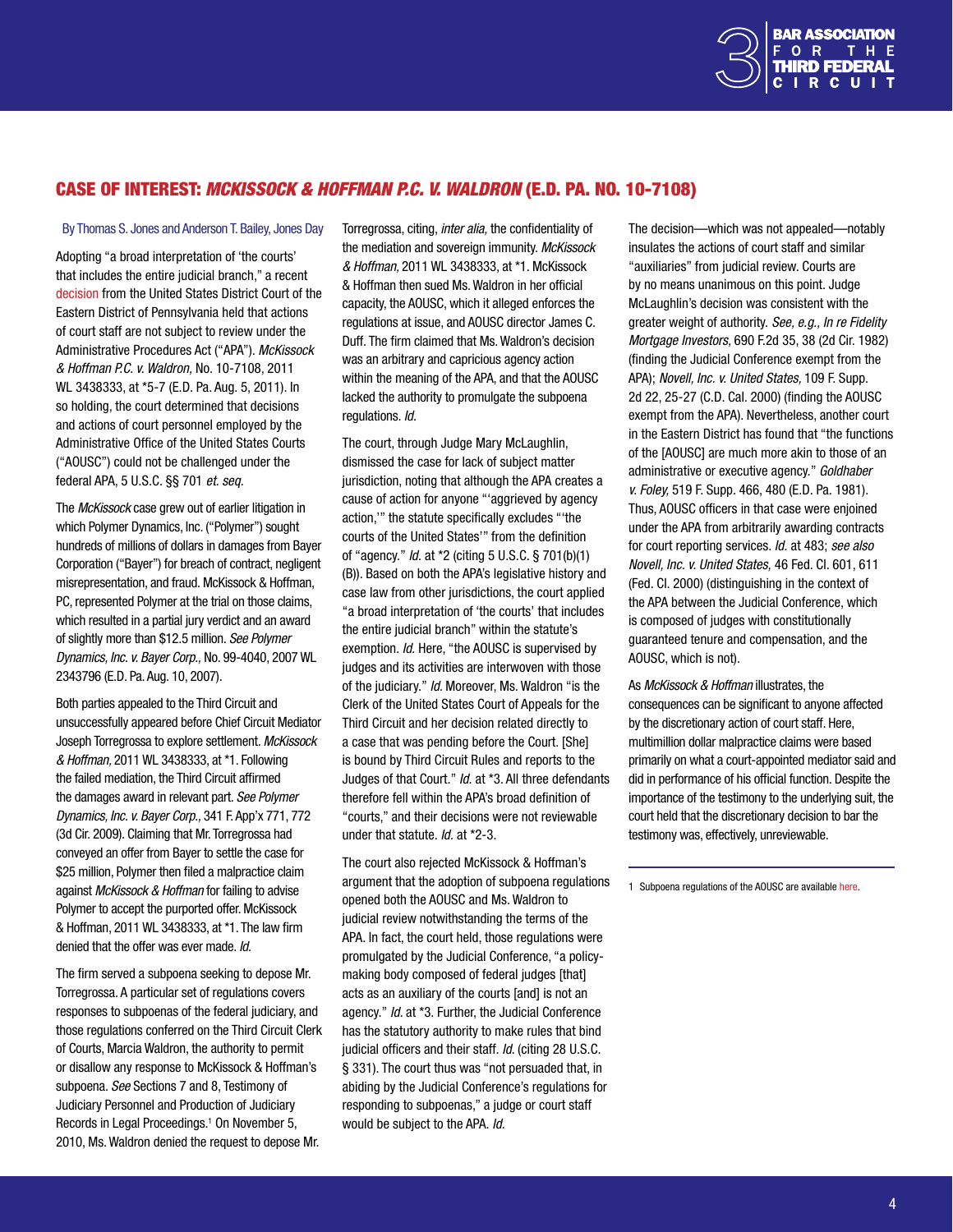

# Annual Court Statistics Provide Practical Insights for Third Circuit Practitioners—continued from page 3

with the nationwide averages. Criminal appeals, on the other hand, take two full months longer here in the Third Circuit than the nationwide average (13.8 months vs. 11.6 months).

|                            | Civil Appeals (Non-Prisoner)                                           |                                                           | <b>Criminal Appeals</b>                                                |                                                        |  |
|----------------------------|------------------------------------------------------------------------|-----------------------------------------------------------|------------------------------------------------------------------------|--------------------------------------------------------|--|
|                            | From Filing of Notice of Appeal to Final<br>Disposition<br>(in months) | From Oral Argument to Final<br>Disposition<br>(in months) | From Filing of Notice of Appeal to Final<br>Disposition<br>(in months) | From Oral Argument to Final<br>Disposition (in months) |  |
| <b>Nationwide Average:</b> | 12.2                                                                   | 2.4                                                       | 11.6                                                                   | 1.7                                                    |  |
| District of Columbia       | 9.4                                                                    | 2.6                                                       | 19.9                                                                   | 2.6                                                    |  |
| First                      | 11.6                                                                   | 3.0                                                       | 12.6                                                                   | 3.3                                                    |  |
| Second                     | 12.8                                                                   | 0.7                                                       | 13.7                                                                   | 0.4                                                    |  |
| <b>Third</b>               | 12.1                                                                   | 3.3                                                       | 13.8                                                                   | 3.7                                                    |  |
| Fourth                     | 9.0                                                                    | 2.4                                                       | 11.3                                                                   | 1.9                                                    |  |
| Fifth                      | 10.6                                                                   | 1.8                                                       | 10.6                                                                   | 1.1                                                    |  |
| Sixth                      | 14.3                                                                   | 2.7                                                       | 17.2                                                                   | 1.4                                                    |  |
| Seventh                    | 10.5                                                                   | 3.8                                                       | 11.5                                                                   | 2.8                                                    |  |
| Eighth                     | 11.1                                                                   | 3.8                                                       | 10.3                                                                   | 3.5                                                    |  |
| Ninth                      | 16.5                                                                   | 1.7                                                       | 13.6                                                                   | 1.0                                                    |  |
| Tenth                      | 11.0                                                                   | 4.9                                                       | 9.3                                                                    | 2.8                                                    |  |
| Eleventh                   | 9.5                                                                    | 1.9                                                       | 9.1                                                                    | 1.8                                                    |  |

Source: Table B-4A.

What Are The Odds The Third Circuit Will Reverse The District Court's Ruling? It likely will come as no surprise to you that the Third Circuit (like all of the federal courts of appeals) affirms the vast majority of cases that come before it on the merits. During the past few years (2008-2010), only between 8.7% and 11.5% of cases were reversed.

|                                    | <b>Percent Reversed</b> |       |       |  |
|------------------------------------|-------------------------|-------|-------|--|
|                                    | 2008                    | 2009  | 2010  |  |
| Average Of All Cases               | 10.1%                   | 11.5% | 8.7%  |  |
| U.S. Civil (Non-Prisoner)          | 9.3%                    | 12.3% | 7.0%  |  |
| Other Private Civil (Non-Prisoner) | 14.3%                   | 15.7% | 12.3% |  |
| <b>Administrative Appeals</b>      | 5.4%                    | 12.2% | 7.4%  |  |
| Criminal                           | 8.3%                    | 6.5%  | 6.1%  |  |

Source: Table B-5.

[\(continued on page 6\)](#page-5-0)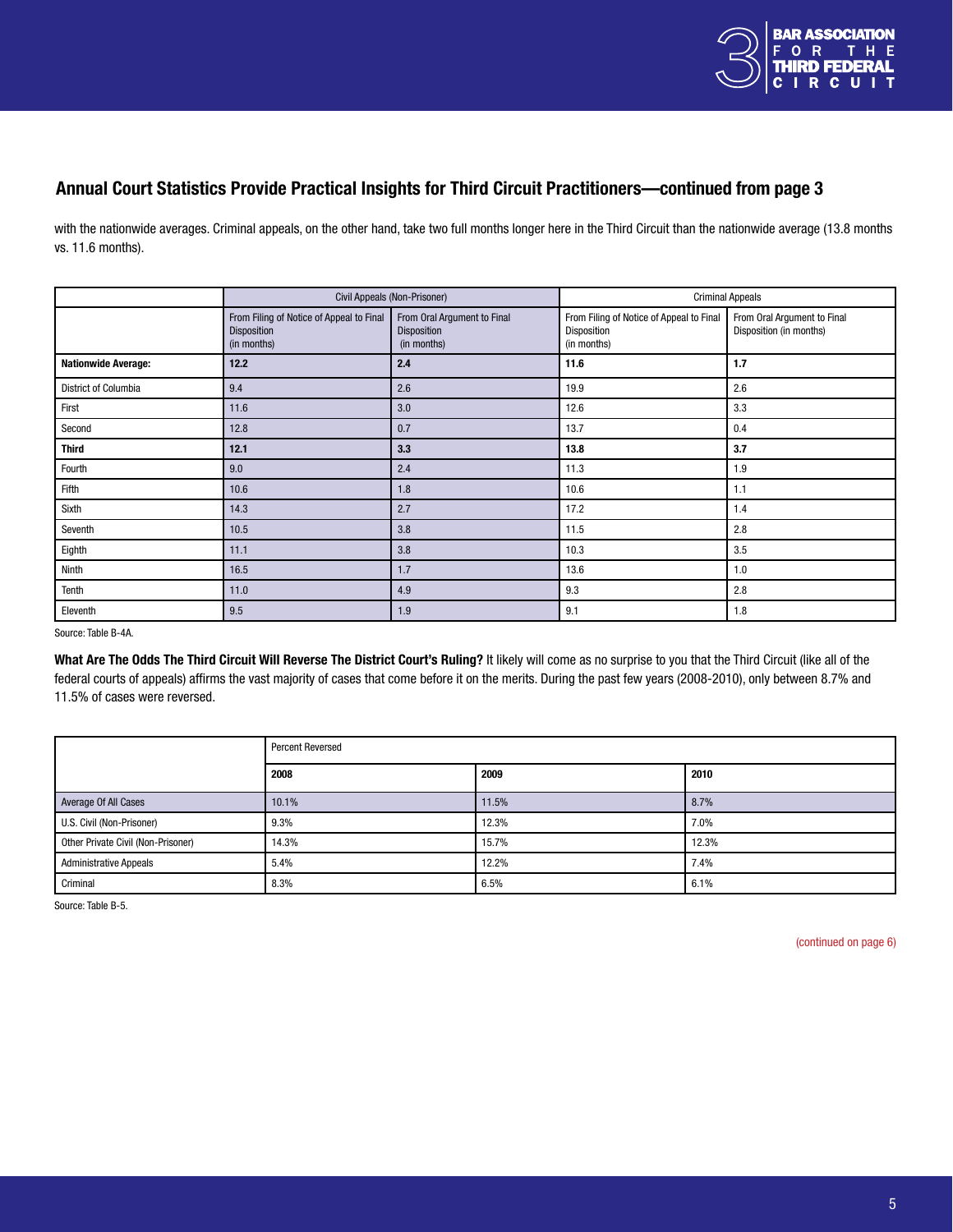

# <span id="page-5-0"></span>Annual Court Statistics Provide Practical Insights for Third Circuit Practitioners—continued from page 5

| Percent Reversed<br>(All Cases) |       |       |       |  |
|---------------------------------|-------|-------|-------|--|
|                                 | 2008  | 2009  | 2010  |  |
| Nationwide Average              | 9.1%  | 9.1%  | 8.3%  |  |
| District of Columbia            | 13.8% | 10.1% | 15.3% |  |
| First                           | 7.0%  | 8.9%  | 9.5%  |  |
| Second                          | 6.9%  | 7.4%  | 7.1%  |  |
| <b>Third</b>                    | 10.1% | 11.5% | 8.7%  |  |
| Fourth                          | 5.7%  | 4.2%  | 5.6%  |  |
| Fifth                           | 8.1%  | 9.0%  | 7.5%  |  |
| Sixth                           | 10.4% | 10.7% | 10.0% |  |
| Seventh                         | 16.7% | 13.2% | 15.4% |  |
| Eighth                          | 7.9%  | 9.6%  | 4.9%  |  |
| Ninth                           | 10.0% | 10.9% | 9.5%  |  |
| Tenth                           | 6.9%  | 6.8%  | 5.8%  |  |
| Eleventh                        | 10.4% | 8.7%  | 8.0%  |  |

On average, the Third Circuit continues to reverse slightly more cases than the national average:

Although the reversal rate for private (non-prisoner, non-U.S. government) civil cases is somewhat higher than the average in all cases (between 12.3% and 15.7% during the 2008-2010 period), the odds definitely are not with the appellant. These sobering statistics illustrate the importance (particularly if you're the appellant) of retaining experienced appellate attorneys who can position your appeal in a way that maximizes your chances of beating these odds.

How Likely Is The Supreme Court To Issue A Writ Of Certiorari To Address An Adverse Decision? In a word (actually, two), the chances of obtaining certiorari review are "extremely slim." With the exception of 2009, over the past five years, the Supreme Court has granted only 4 petitions per year from Third Circuit decisions.<sup>1</sup>

| <b>Type of Case</b>             | 2006 | 2007 | 2008 | 2009 | 2010 |
|---------------------------------|------|------|------|------|------|
| <b>Total Petitions Granted:</b> |      |      |      |      |      |
| Criminal                        |      |      |      |      |      |
| U.S. Civil                      |      |      |      |      |      |
| <b>Private Civil</b>            |      |      |      |      |      |
| <b>Administrative Appeal</b>    |      |      |      |      |      |

Source: Table B-2.

Here, too, the sheer statistical unlikelihood that the Supreme Court will hear your case brings home the importance of marshalling all appropriate resources to ensure that you win (or keep your victory) here in the Third Circuit.

<sup>1</sup> The anomalous increase in certiorari grants in 2009 (9 of them in private civil cases) is largely attributable to the Supreme Court granting certiorari and remanding a half-dozen cases to the Third Circuit for further consideration in light of the Court's decisions in FCC v. Fox Television Stations, 129 S. Ct. 1800 (2009), Chambers v. United States, 129 S. Ct. 687 (2009), or Wyeth v. Levine, 129 S. Ct. 1187 (2009).